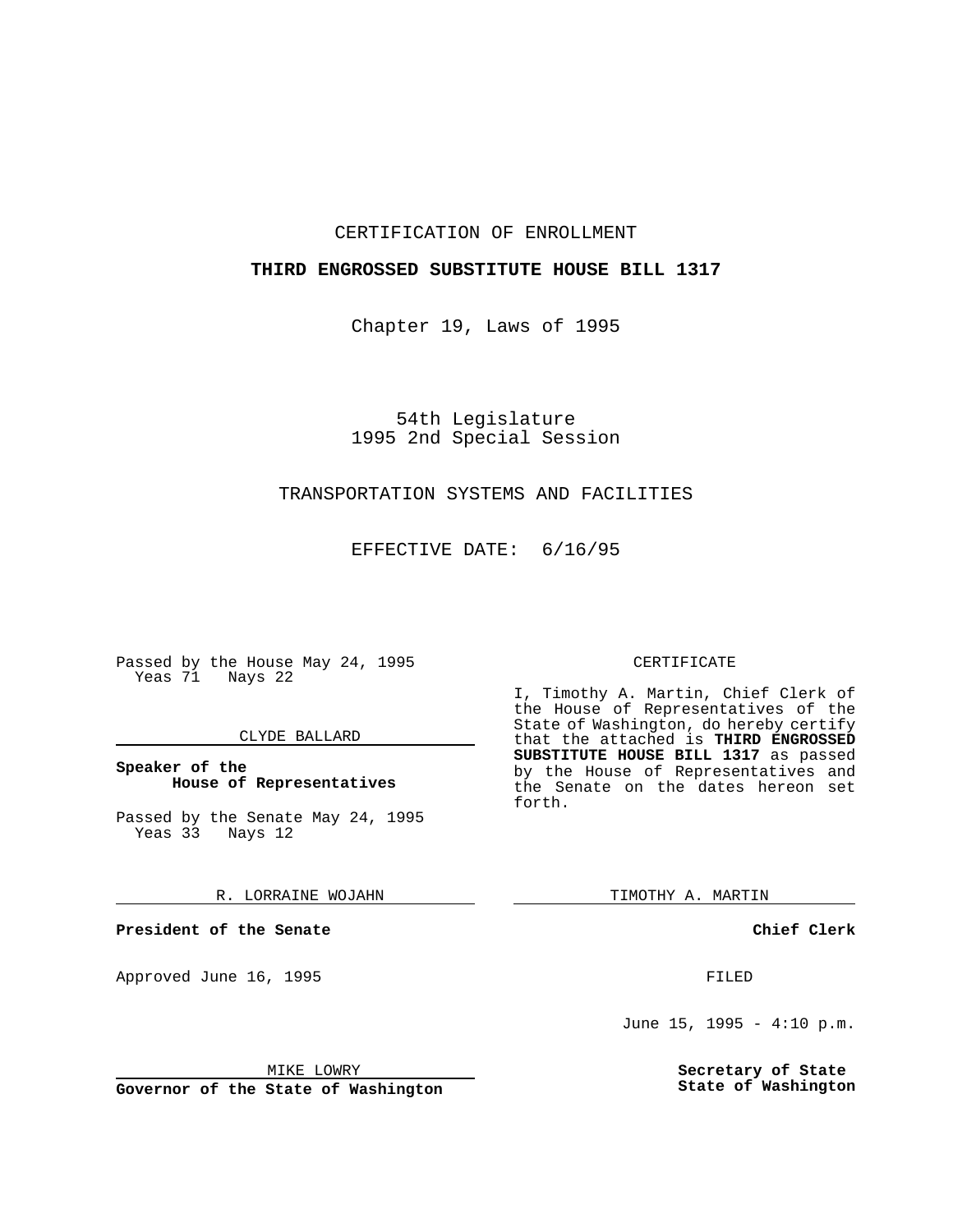# **THIRD ENGROSSED SUBSTITUTE HOUSE BILL 1317** \_\_\_\_\_\_\_\_\_\_\_\_\_\_\_\_\_\_\_\_\_\_\_\_\_\_\_\_\_\_\_\_\_\_\_\_\_\_\_\_\_\_\_\_\_\_\_

\_\_\_\_\_\_\_\_\_\_\_\_\_\_\_\_\_\_\_\_\_\_\_\_\_\_\_\_\_\_\_\_\_\_\_\_\_\_\_\_\_\_\_\_\_\_\_

Passed Legislature - 1995 2nd Special Session

### **State of Washington 54th Legislature 1995 Regular Session**

**By** House Committee on Transportation (originally sponsored by Representatives Robertson, Cairnes, B. Thomas, Mitchell, Van Luven, Dyer, Lambert, Radcliff, D. Schmidt, Backlund, Cooke, Reams, Campbell, Stevens, L. Thomas and Koster)

Read first time 02/28/95.

 AN ACT Relating to transportation systems and facilities; amending RCW 47.46.010, 47.46.030, 47.46.040, and 47.46.050; and declaring an emergency.

BE IT ENACTED BY THE LEGISLATURE OF THE STATE OF WASHINGTON:

 **Sec. 1.** RCW 47.46.010 and 1993 c 370 s 1 are each amended to read as follows:

The legislature finds and declares:

 It is essential for the economic, social, and environmental well- being of the state and the maintenance of a high quality of life that the people of the state have an efficient transportation system.

 The ability of the state to provide an efficient transportation system will be enhanced by a public-private sector program providing for private entities to undertake all or a portion of the study, planning, design, development, financing, acquisition, installation, construction or improvement, operation, and maintenance of transportation systems and facility projects.

 A public-private initiatives program will provide benefits to both the public and private sectors. Public-private initiatives provide a sound economic investment opportunity for the private sector. Such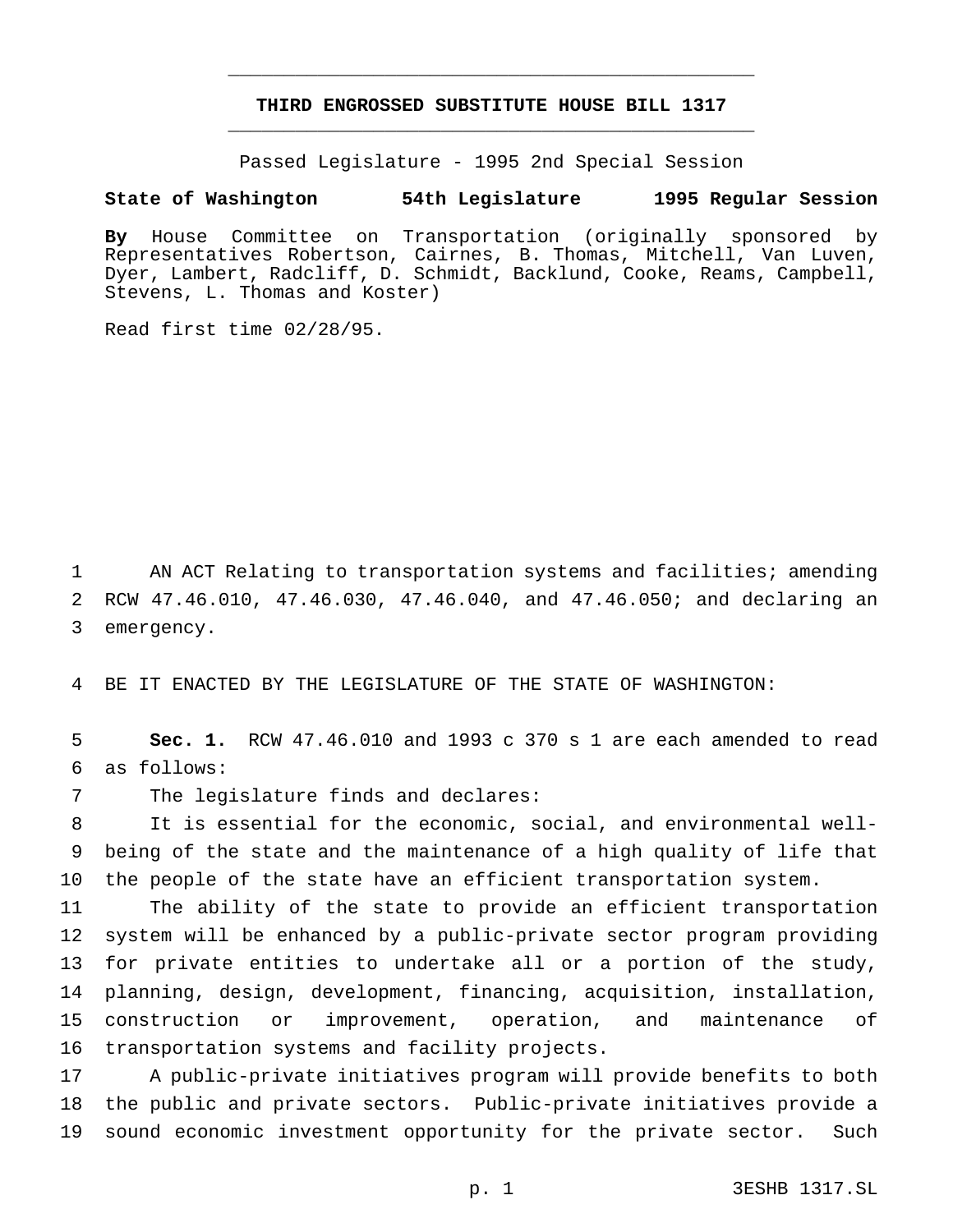initiatives will provide the state with increased access to property development and project opportunities, financial and development expertise, and will supplement state transportation revenues, allowing the state to use its limited resources for other needed projects.

 The public-private initiatives program, to the fullest extent possible, should encourage and promote business and employment opportunities for Washington state citizens.

8 The public-private initiatives program ((should)) shall be 9 implemented in cooperation  $((and))_+$  consultation  $((with))_+$  and with the 10 support of the affected communities and local jurisdictions.

 The secretary of transportation should be permitted and encouraged to test the feasibility of building privately funded transportation systems and facilities or segments thereof through the use of innovative agreements with the private sector. The secretary of transportation should be vested with the authority to solicit, evaluate, negotiate, and administer public-private agreements with the private sector relating to the planning, construction, upgrading, or reconstruction of transportation systems and facilities.

 Agreements negotiated under a public-private initiatives program will not bestow on private entities an immediate right to construct and 21 operate the proposed transportation facilities. Rather, agreements 22 will grant to private entities the opportunity to design the proposed 23 facilities, demonstrate public support for proposed facilities, and complete the planning processes required in order to obtain a future 25 decision by the department of transportation and other state and local lead agencies on whether the facilities should be permitted and built. Agreements negotiated under the public-private initiatives program 28 should establish the conditions under which the private developer may 29 secure the approval necessary to develop and operate the proposed transportation facilities; create a framework to attract the private 31 capital necessary to finance their development; ensure that the transportation facilities will be designed, constructed, and operated 33 in accordance with applicable local, regional, state, and federal laws 34 and the applicable standards and policies of the department of transportation; and require a demonstration that the proposed transportation facility has the support of the affected communities and local jurisdictions.

 The legislature finds that the Puget Sound congestion pricing project, selected under this chapter, raises major transportation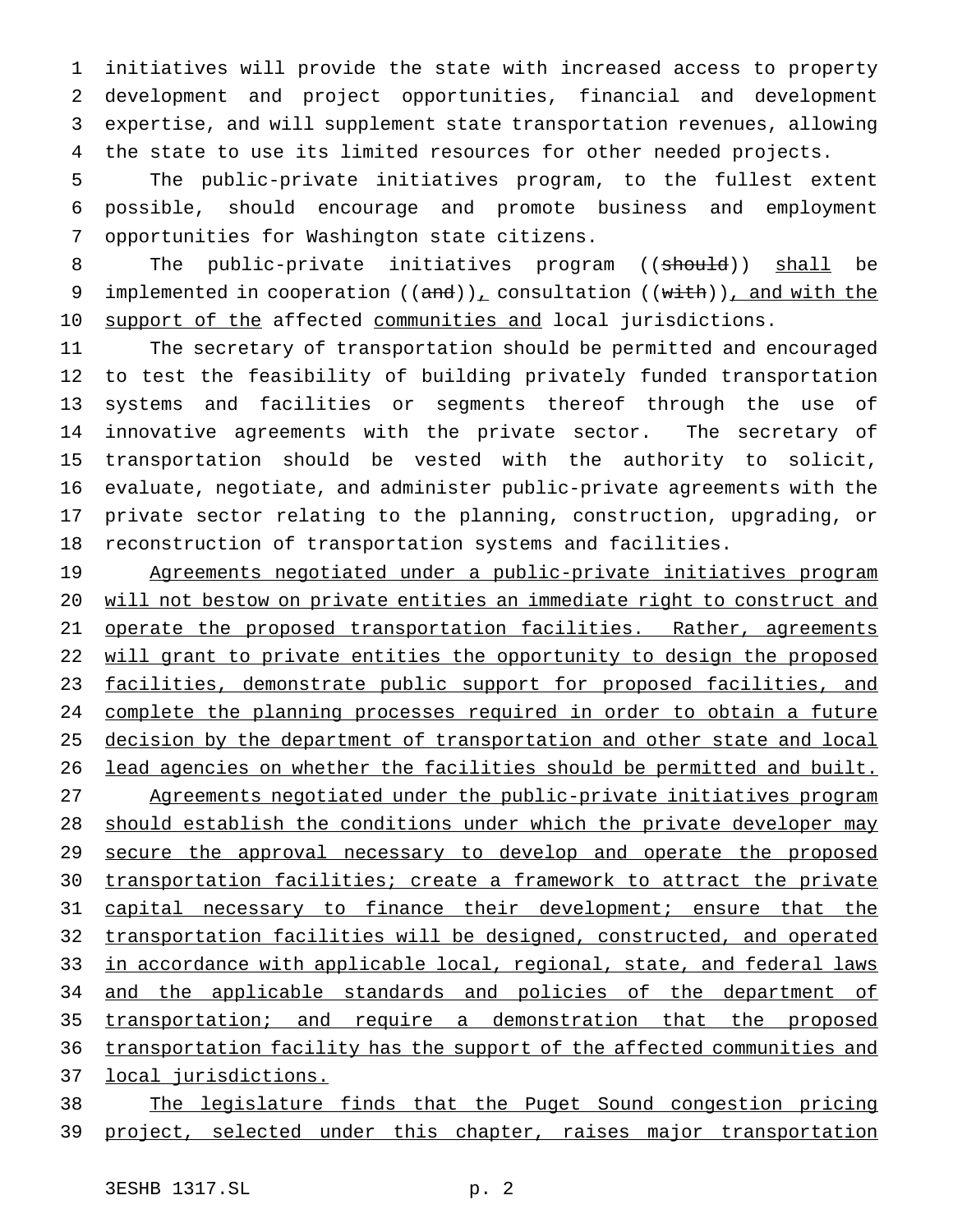1 policy, economic, and equity concerns. These relate to the integrity of the state's high-occupancy vehicle program; the cost-effective movement of freight and goods; the diversion of traffic to local 4 streets and arterials; and possible financial hardship to commuters. The legislature further finds that these potential economic and social impacts require comprehensive legislative review prior to advancement 7 of the project and directs that the secretary not proceed with the 8 implementation of the project without prior approval of the legislature.

 The department of transportation should be encouraged to take advantage of new opportunities provided by federal legislation under section 1012 of the Intermodal Surface Transportation Efficiency Act of 1991 (ISTEA). That section establishes a new program authorizing federal participation in construction or improvement or improvement of publicly or privately owned toll roads, bridges, and tunnels, and allows states to leverage available federal funds as a means for attracting private sector capital.

 **Sec. 2.** RCW 47.46.030 and 1993 c 370 s 3 are each amended to read as follows:

20 (1) The secretary or a designee shall solicit proposals from, and negotiate and enter into agreements with, private entities to undertake as appropriate, together with the department and other public entities, all or a portion of the study, planning, design, construction, operation, and maintenance of transportation systems and facilities, using in whole or in part private sources of financing.

 The public-private initiatives program may develop up to six demonstration projects. Each proposal shall be weighed on its own merits, and each of the six agreements shall be negotiated 29 individually, and as a stand-alone project. ((The commission shall 30 approve each of the selected projects.

31 Proposals and demonstration projects may be selected by the public 32 and private sectors at their discretion. All projects designed, 33 constructed, and operated under this authority must comply with all applicable rules and statutes in existence at the time the agreement is executed, including but not limited to the following provisions: Chapter 39.12 RCW, this title, RCW 41.06.380, chapter 47.64 RCW, RCW 49.60.180, and 49 C.F.R. Part 21.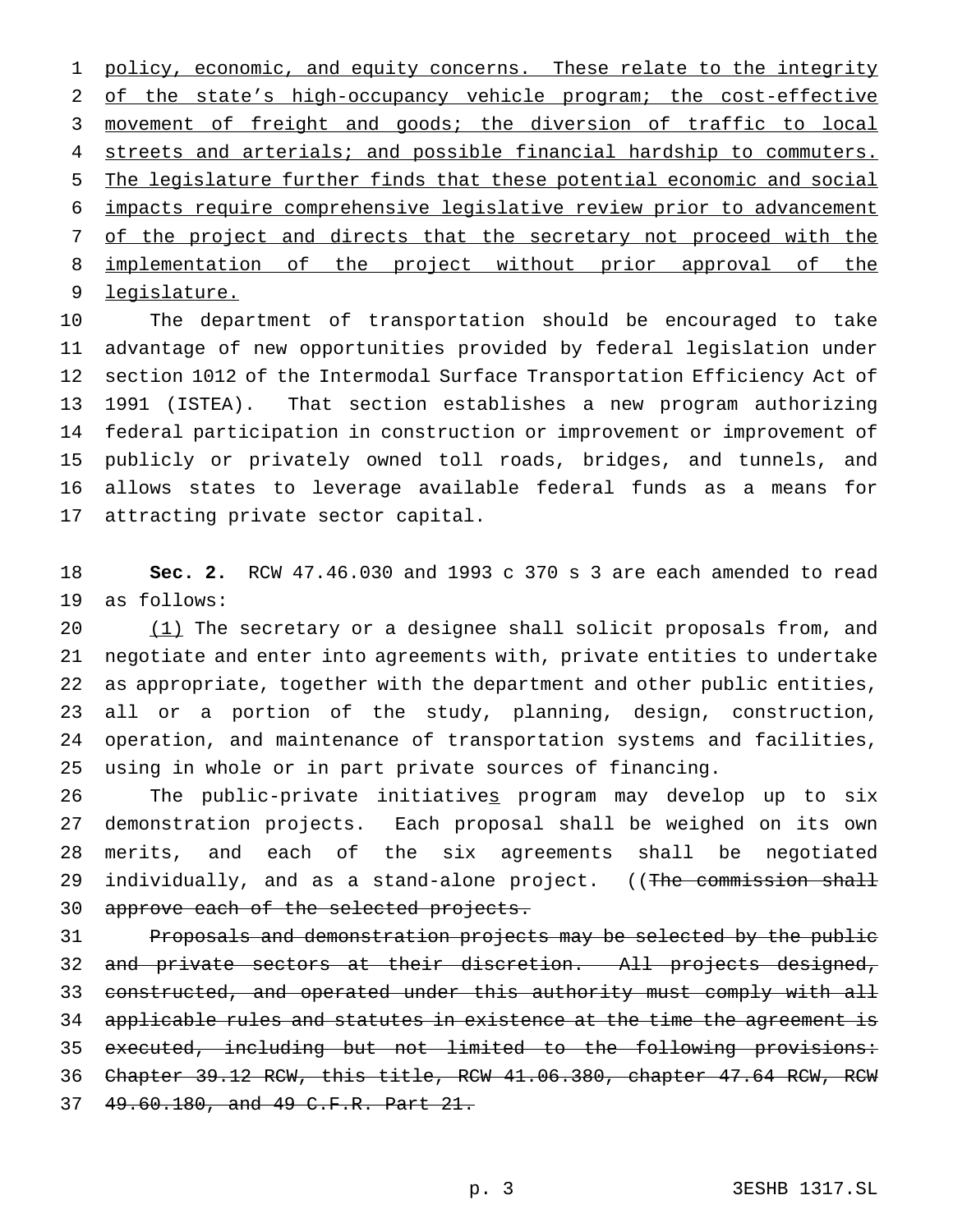The secretary or a designee shall consult with legal, financial, and other experts within and outside state government in the 3 negotiation and development of the agreements.))

 (2) If project proposals selected prior to September 1, 1994, are terminated by the public or private sectors, the department shall not select any new projects, including project proposals submitted to the department prior to September 1, 1994, and designated by the 8 transportation commission as placeholder projects, after the effective 9 date of this act, until June 30, 1997.

 The department, in consultation with the legislative transportation committee, shall conduct a program and fiscal audit of the public- private initiatives program for the biennium ending June 30, 1997. The department shall submit a progress report to the legislative transportation committee on the program and fiscal audit by June 30, 1996, with preliminary and final audit reports due December 1, 1996, 16 and June 30, 1997, respectively.

17 The department shall develop and submit a proposed public involvement plan to the 1997 legislature to identify the process for 19 selecting new potential projects and the associated costs of implementing the plan. The legislature must adopt the public involvement plan before the department may proceed with any activity related to project identification and selection. Following legislative adoption of the public involvement plan, the department is authorized to implement the plan and to identify potential new projects.

25 The public involvement plan for projects selected after June 30, 1997, shall, at a minimum, identify projects that: (a) Have the potential of achieving overall public support among users of the projects, residents of communities in the vicinity of the projects, and 29 residents of communities impacted by the projects; (b) meet a state transportation need; (c) provide a significant state benefit; and (d) provide competition among proposers and maximum cost benefits to users. Prospective projects may include projects identified by the department or submitted by the private sector.

 Projects that meet the minimum criteria established under this section and the requirements of the public involvement plan developed by the department and approved by the legislature shall be submitted to 37 the Washington state transportation commission for its review. The commission, in turn, shall submit a list of eligible projects to the legislative transportation committee for its consideration. Forty-five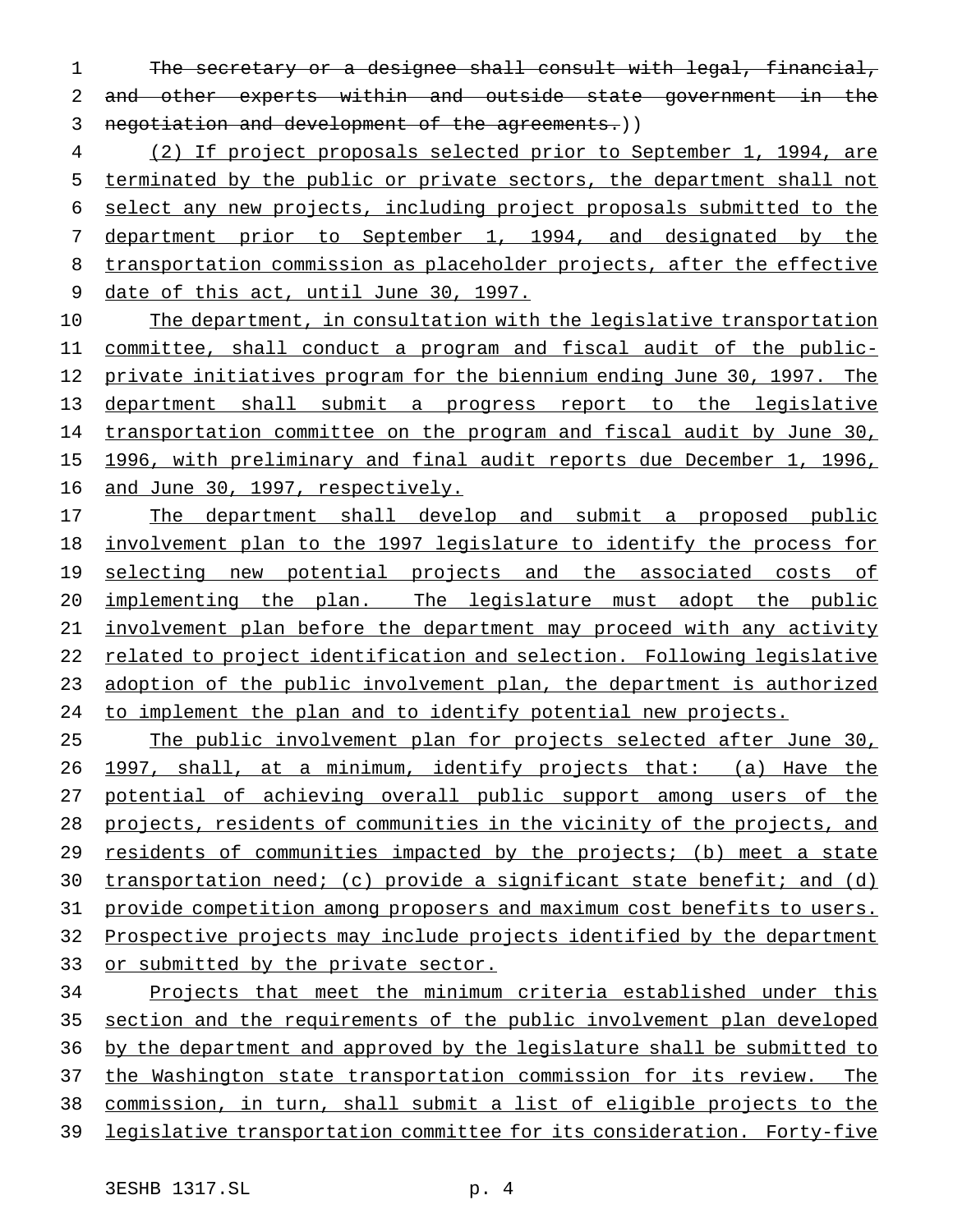days after the submission to the legislative transportation committee of the list of eligible projects, the secretary is authorized to solicit proposals for the eligible project.

 (3) Prior to entering into agreements with private entities under the requirements of RCW 47.46.040 for any project proposal selected before September 1, 1994, or after June 30, 1997, except as provided for in subsections (10) and (11) of this section, the department shall require an advisory vote as provided under subsections (4) through (9) of this section.

10 (4) In preparing for the advisory vote, the department shall conduct a comprehensive analysis of traffic patterns and economic impact to define the geographical boundary of the project area that is affected by the imposition of tolls or user fees authorized under this chapter. The area so defined is referred to in this section as the 15 affected project area. In defining the affected project area, the department shall, at a minimum, undertake: (a) A comparison of the estimated percentage of residents of communities in the vicinity of the project and in other communities impacted by the project who could be 19 subject to tolls or user fees and the estimated percentage of other users and transient traffic that could be subject to tolls or user fees; (b) an analysis of the anticipated traffic diversion patterns; 22 (c) an analysis of the potential economic impact resulting from proposed toll rates or user fee rates imposed on residents, commercial traffic, and commercial entities in communities in the vicinity of and impacted by the project; (d) an analysis of the economic impact of tolls or user fees on the price of goods and services generally; and (e) an analysis of the relationship of the project to state transportation needs and benefits.

 (5)(a) After determining the definition of the affected project area, the department shall establish a committee comprised of individuals who represent cities and counties in the affected project 32 area; organizations formed to support or oppose the project; and users of the project. The committee shall be named the public-private local involvement committee, and be known as the local involvement committee. (b) The members of the local involvement committee shall be: (i) 36 An elected official from each city within the affected project area; 37 (ii) an elected official from each county within the affected project area; (iii) two persons from each county within the affected project area who represent an organization formed in support of the project, if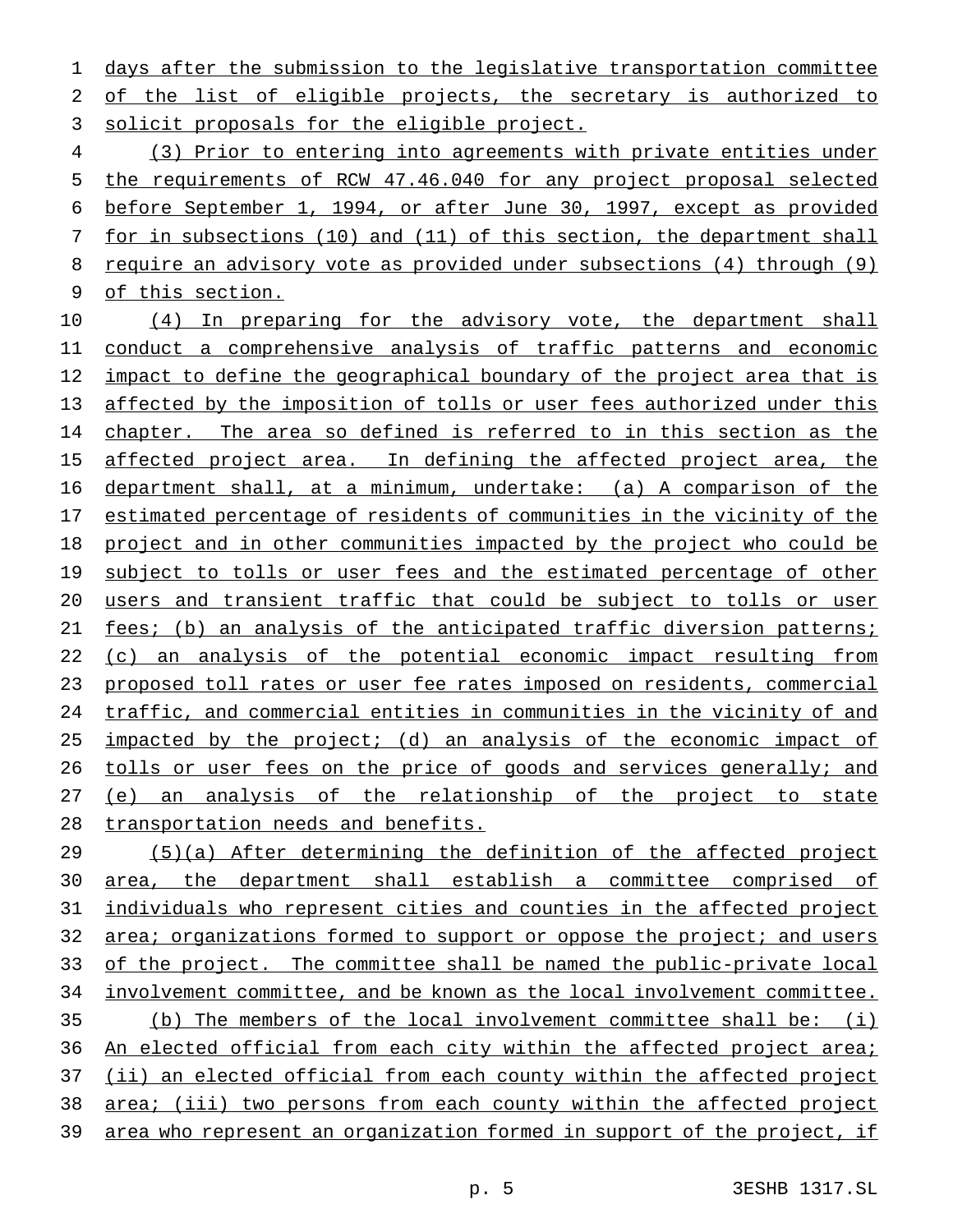the organization exists; (iv) two persons from each county within the affected project area who represent an organization formed to oppose the project, if the organization exists; and (v) four public members active in a state-wide transportation organization. If the committee makeup results in an even number of committee members, there shall be an additional appointment of an elected official from the county in which all, or the greatest portion of the project is located.

 (c) City and county elected officials shall be appointed by a majority of the members of the city or county legislative authorities 10 of each city or county within the affected project area, respectively. The county legislative authority of each county within the affected 12 project area shall identify and validate organizations officially formed in support of or in opposition to the project and shall make the appointments required under this section from a list submitted by the 15 chair of the organizations. Public members shall be appointed by the governor. All appointments to the local involvement committee shall be 17 made and submitted to the department of transportation no later than January 1, 1996, for projects selected prior to September 1, 1994, and 19 no later than thirty days after the affected project area is defined for projects selected after June 30, 1997. Vacancies in the membership of the local involvement committee shall be filled by the appointing 22 authority under  $(b)(i)$  through  $(v)$  of this subsection for each position on the committee.

 (d) The local involvement committee shall serve in an advisory capacity to the department on all matters related to the execution of the advisory vote.

 (e) Members of the local involvement committee serve without 28 compensation and may not receive subsistence, lodging expenses, or 29 travel expenses.

 (6) The department shall conduct a minimum thirty-day public comment period on the definition of the geographical boundary of the project area. The department, in consultation with the local involvement committee, shall make adjustments, if required, to the 34 definition of the geographical boundary of the affected project area, 35 based on comments received from the public. Within fourteen calendar days after the public comment period, the department shall set the 37 boundaries of the affected project area in units no smaller than a precinct as defined in RCW 29.01.120.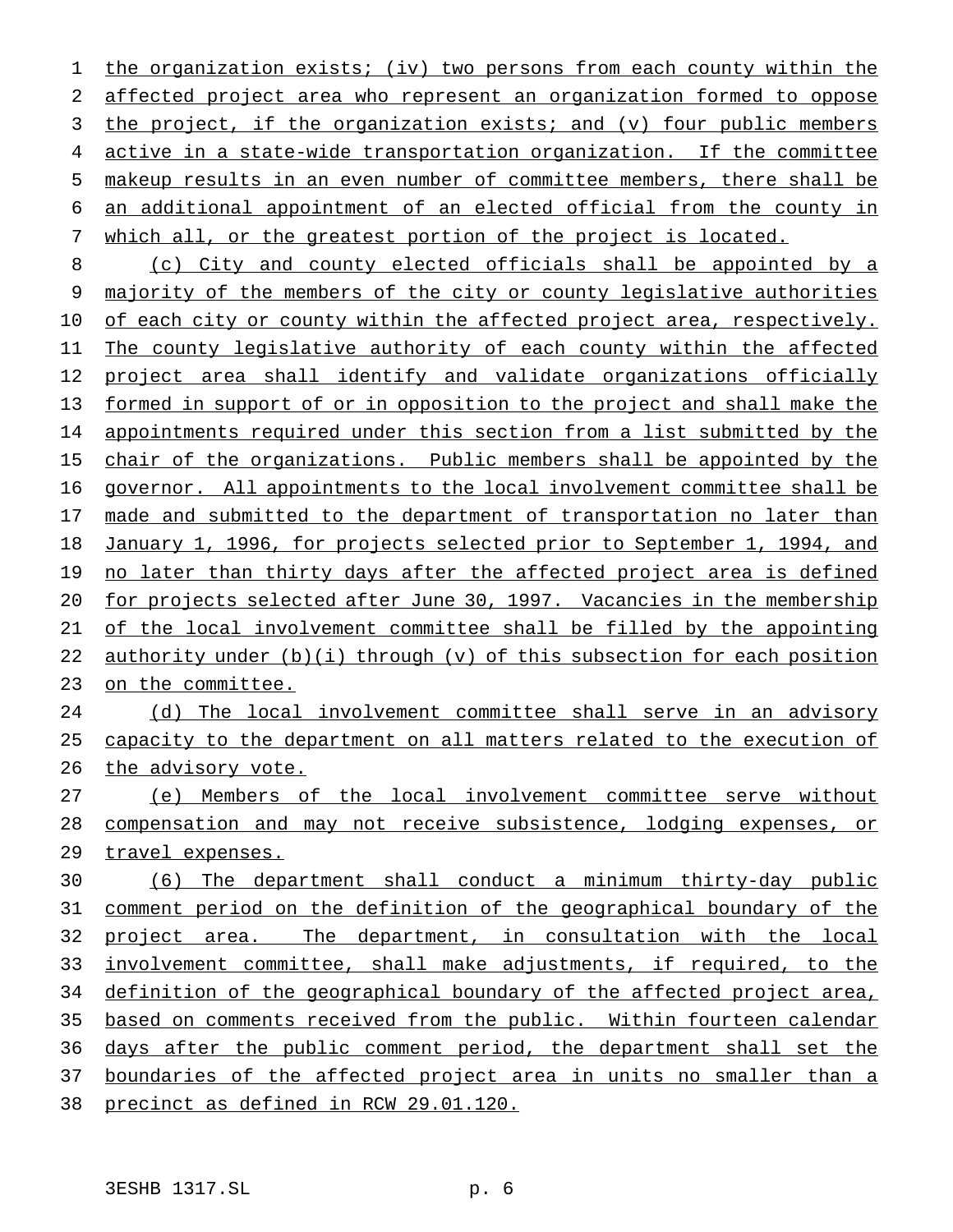(7) The department, in consultation with the local involvement committee, shall develop a description for selected project proposals. After developing the description of the project proposal, the department shall publish the project proposal description in newspapers of general circulation for seven calendar days in the affected project area. Within fourteen calendar days after the last day of the publication of the project proposal description, the department shall transmit a copy of the map depicting the affected project area and the description of the project proposal to the county auditor of the county in which any portion of the affected project area is located.

 (8) The department shall provide the legislative transportation 12 committee with progress reports on the status of the definition of the 13 affected project area and the description of the project proposal.

 (9) Upon receipt of the map and the description of the project 15 proposal, the county auditor shall, within thirty days, verify the precincts that are located within the affected project area. The county auditor shall prepare the text identifying and describing the affected project area and the project proposal using the definition of 19 the geographical boundary of the affected project area and the project description submitted by the department and shall set an election date for the submission of a ballot proposition authorizing the imposition 22 of tolls or user fees to implement the proposed project within the affected project area, which date may be the next succeeding general 24 election to be held in the state, or at a special election, if 25 requested by the department. The text of the project proposal must appear in a voter's pamphlet for the affected project area. The department shall pay the costs of publication and distribution. The special election date must be the next date for a special election provided under RCW 29.13.020 that is at least sixty days but, if authorized under RCW 29.13.020, no more than ninety days after the receipt of the final map and project description by the auditor. The department shall pay the cost of an election held under this section. (10) Subsections (4) through (9) of this section shall not apply to project proposals selected prior to September 1, 1994, that have no organized public opposition as demonstrated by the submission to the department of original petitions bearing at least five thousand signatures of individuals opposing the project, collected and submitted after September 1, 1994, and by thirty calendar days after the effective date of this act.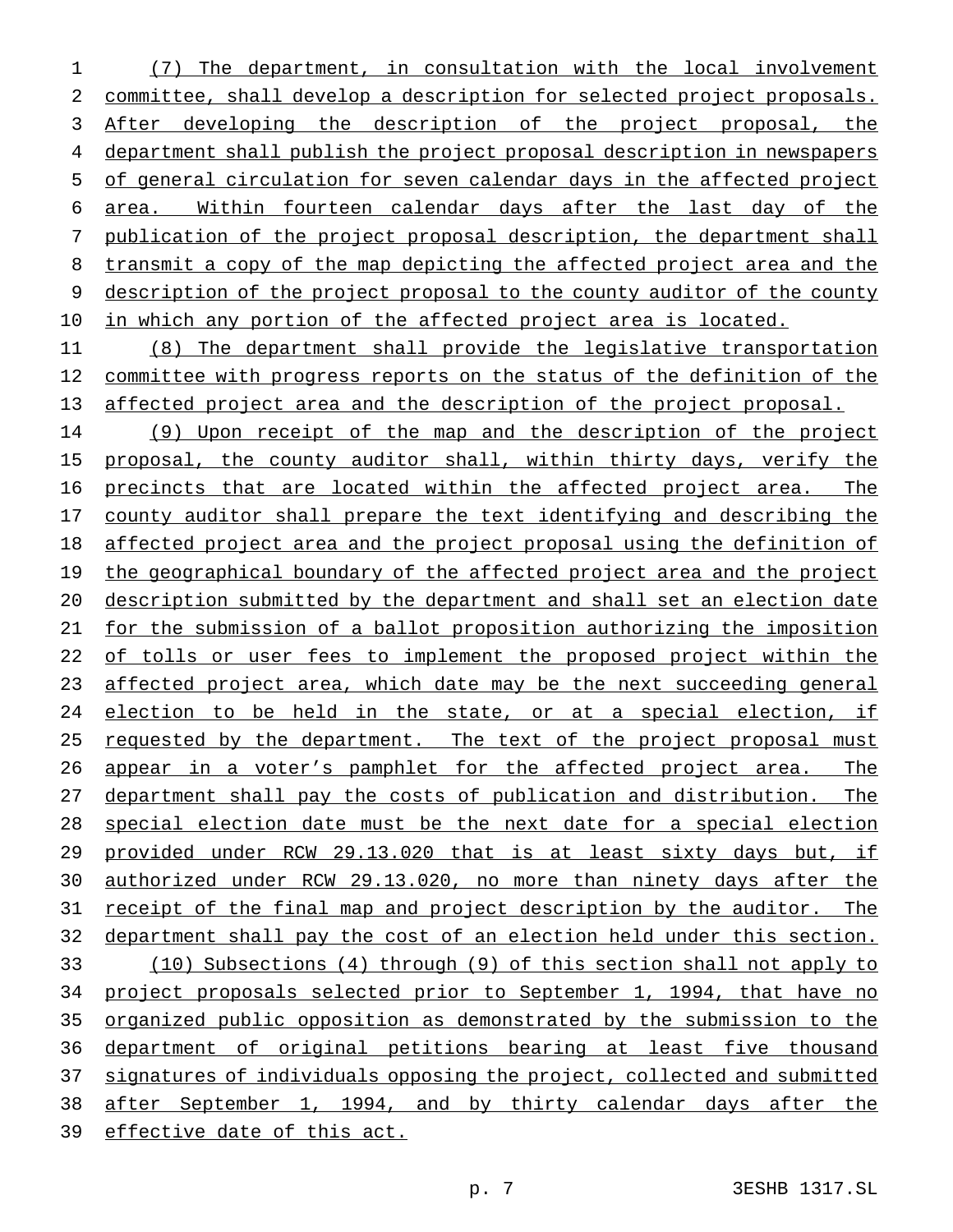(11) Subsections (4) through (9) of this section shall not apply to project proposals selected after June 30, 1997, that have no organized 3 public opposition as demonstrated by the submission to the department 4 of original petitions bearing at least five thousand signatures of individuals opposing the project, collected and submitted by ninety calendar days after project selection.

 **Sec. 3.** RCW 47.46.040 and 1993 c 370 s 4 are each amended to read as follows:

 (1) All projects designed, constructed, and operated under this 10 authority must comply with all applicable rules and statutes in 11 existence at the time the agreement is executed, including but not limited to the following provisions: Chapter 39.12 RCW, this title, 13 RCW 41.06.380, chapter 47.64 RCW, RCW 49.60.180, and 49 C.F.R. Part 21. (2) The secretary or a designee shall consult with legal, financial, and other experts within and outside state government in the negotiation and development of the agreements.

17 (3) Agreements shall provide for private ownership of the projects during the construction period. After completion and final acceptance of each project or discrete segment thereof, the agreement shall provide for state ownership of the transportation systems and facilities and lease to the private entity unless the state elects to provide for ownership of the facility by the private entity during the term of the agreement.

 The state shall lease each of the demonstration projects, or applicable project segments, to the private entities for operating purposes for up to fifty years.

27 (4) The department may exercise any power possessed by it to facilitate the development, construction, financing operation, and maintenance of transportation projects under this chapter. Agreements for maintenance services entered into under this section shall provide for full reimbursement for services rendered by the department or other 32 state agencies. Agreements for police services for projects, involving 33 state highway routes, developed under ((the agreement may)) agreements 34 shall be entered into with ((any qualified law enforcement agency, and 35 shall provide for full reimbursement for services rendered by that 36 agency)) the Washington state patrol. The agreement for police services shall provide that the state patrol will be reimbursed for costs on a comparable basis with the costs incurred for comparable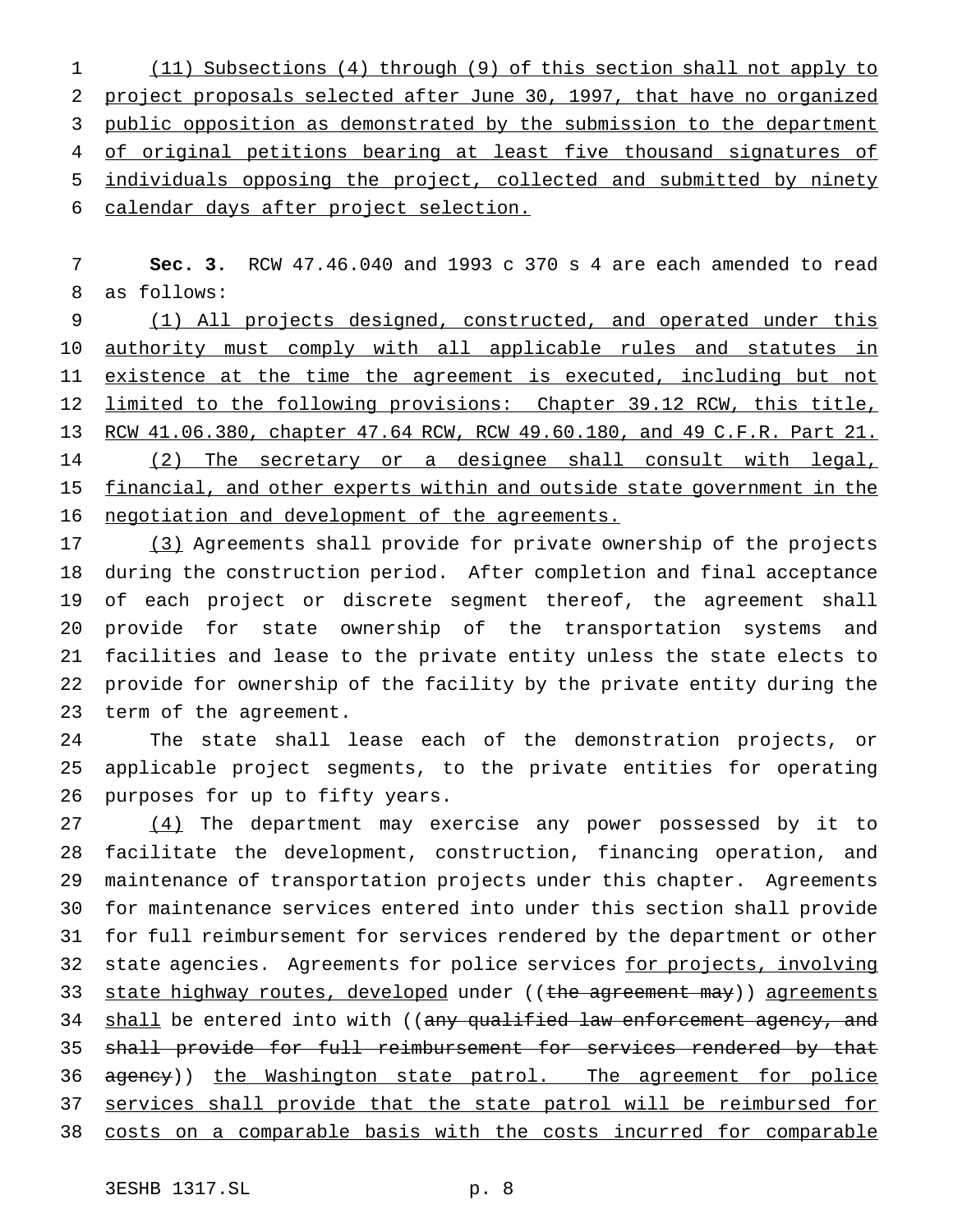1 service on other state highway routes. The department may provide services for which it is reimbursed, including but not limited to preliminary planning, environmental certification, and preliminary design of the demonstration projects.

 (5) The plans and specifications for each project constructed under this section shall comply with the department's standards for state projects. A facility constructed by and leased to a private entity is deemed to be a part of the state highway system for purposes of identification, maintenance, and enforcement of traffic laws and for the purposes of applicable sections of this title. Upon reversion of the facility to the state, the project must meet all applicable state standards. Agreements shall address responsibility for reconstruction or renovations that are required in order for a facility to meet all applicable state standards upon reversion of the facility to the state. (6) For the purpose of facilitating these projects and to assist the private entity in the financing, development, construction, and operation of the transportation systems and facilities, the agreements may include provisions for the department to exercise its authority, including the lease of facilities, rights of way, and airspace, exercise of the power of eminent domain, granting of development rights and opportunities, granting of necessary easements and rights of access, issuance of permits and other authorizations, protection from competition, remedies in the event of default of either of the parties, granting of contractual and real property rights, liability during construction and the term of the lease, authority to negotiate acquisition of rights of way in excess of appraised value, and any other provision deemed necessary by the secretary.

28 (7) The agreements entered into under this section may include provisions authorizing the state to grant necessary easements and lease to a private entity existing rights of way or rights of way subsequently acquired with public or private financing. The agreements may also include provisions to lease to the entity airspace above or below the right of way associated or to be associated with the private entity's transportation facility. In consideration for the reversion rights in these privately constructed facilities, the department may negotiate a charge for the lease of airspace rights during the term of the agreement for a period not to exceed fifty years. If, after the expiration of this period, the department continues to lease these airspace rights to the private entity, it shall do so only at fair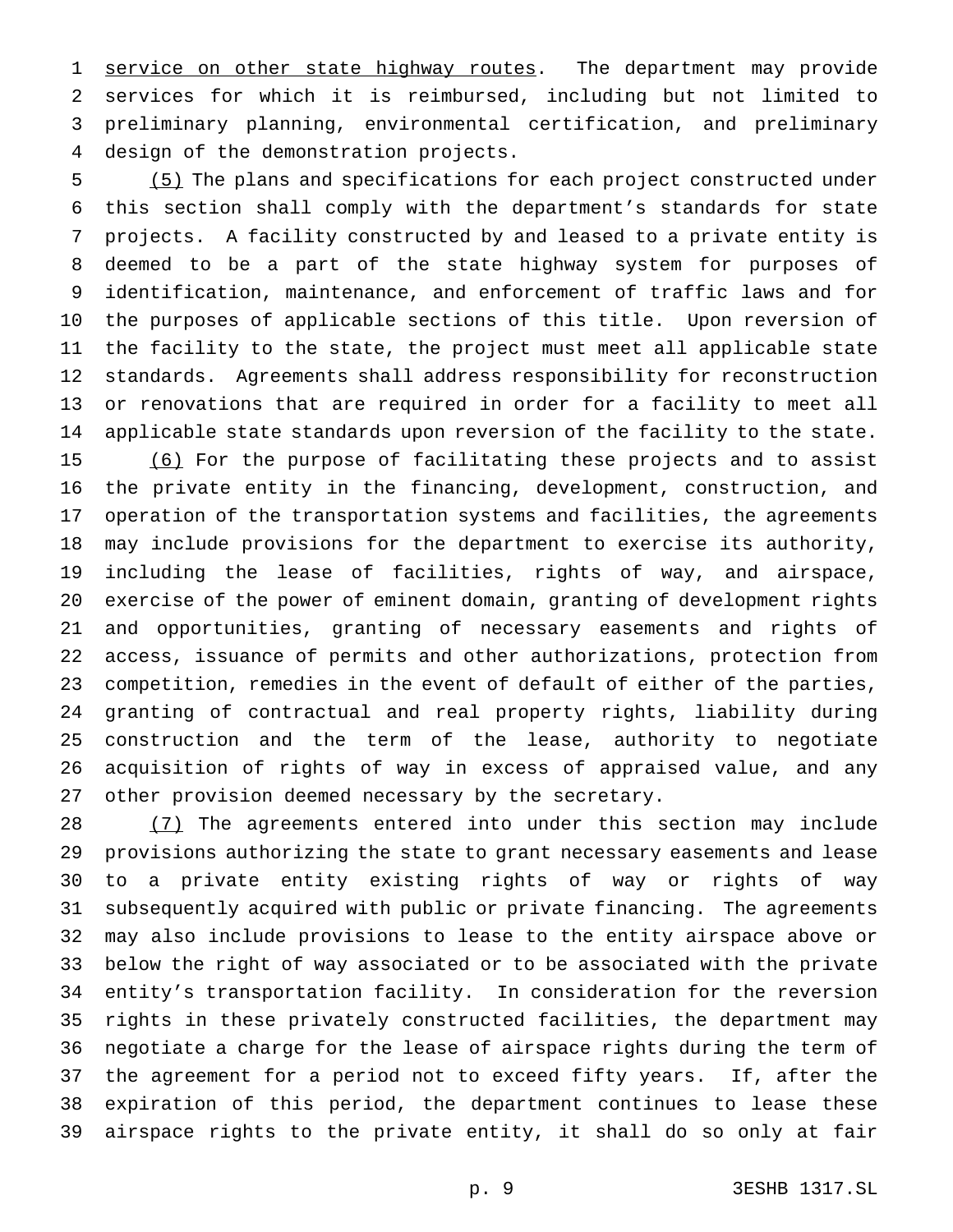market value. The agreement may also provide the private entity the right of first refusal to undertake projects utilizing airspace owned by the state in the vicinity of the public-private project.

 (8) Agreements under this section may include any contractual provision that is necessary to protect the project revenues required to repay the costs incurred to study, plan, design, finance, acquire, build, install, operate, enforce laws, and maintain toll highways, bridges, and tunnels and which will not unreasonably inhibit or prohibit the development of additional public transportation systems and facilities. Agreements under this section must secure and maintain liability insurance coverage in amounts appropriate to protect the project's viability and may address state indemnification of the private entity for design and construction liability where the state has approved relevant design and construction plans.

 (9) Agreements shall include a process that provides for public involvement in decision making with respect to the development of the projects.

 (10)(a) In carrying out the public involvement process required in 19 subsection (9) of this section, the private entity shall proactively seek public participation through a process appropriate to the 21 characteristics of the project that assesses and demonstrates public support among: Users of the project, residents of communities in the 23 vicinity of the project, and residents of communities impacted by the project.

 (b) The private entity shall conduct a comprehensive public involvement process that provides, periodically throughout the 27 development and implementation of the project, users and residents of communities in the affected project area an opportunity to comment upon key issues regarding the project including, but not limited to: (i) Alternative sizes and scopes; (ii) design; (iii) environmental 31 assessment; (iv) right of way and access plans; (v) traffic impacts; 32 (vi) tolling or user fee strategies and tolling or user fee ranges; (vii) project cost; (viii) construction impacts; (ix) facility 34 operation; and (x) any other salient characteristics.

 (c) If the affected project area has not been defined, the private 36 entity shall define the affected project area by conducting, at a minimum: (i) A comparison of the estimated percentage of residents of communities in the vicinity of the project and in other communities 39 impacted by the project who could be subject to tolls or user fees and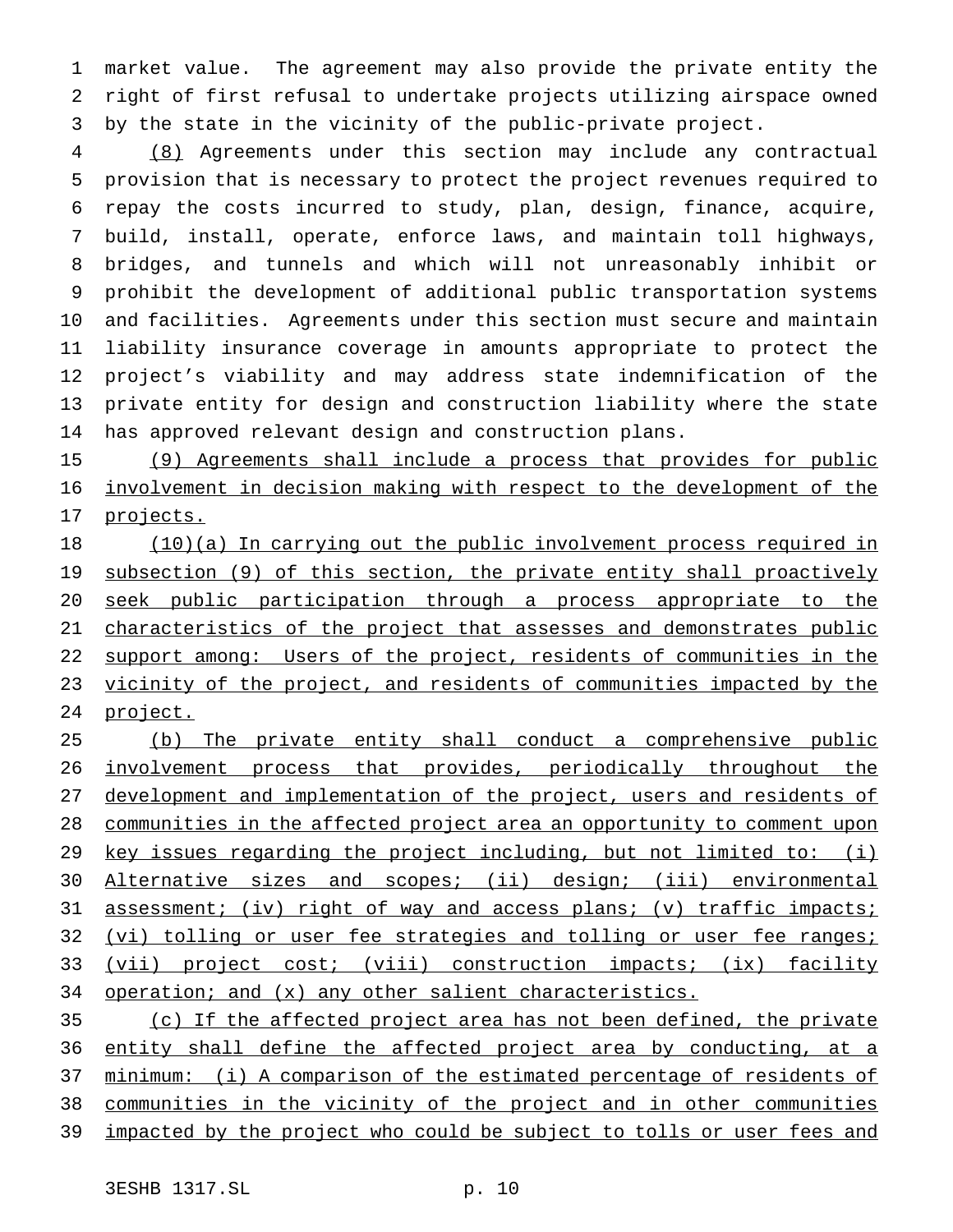1 the estimated percentage of other users and transient traffic that could be subject to tolls or user fees; (ii) an analysis of the anticipated traffic diversion patterns; (iii) an analysis of the 4 potential economic impact resulting from proposed toll rates or user fee rates imposed on residents, commercial traffic, and commercial entities in communities in the vicinity of and impacted by the project; (iv) an analysis of the economic impact of tolls or user fees on the price of goods and services generally; and (v) an analysis of the 9 relationship of the project to state transportation needs and benefits. 10 The agreement may require an advisory vote by users of and 11 residents in the affected project area.

 (d) In seeking public participation, the private entity shall establish a local involvement committee or committees comprised of 14 residents of the affected project area, individuals who represent 15 cities and counties in the affected project area, organizations formed 16 to support or oppose the project, if such organizations exist, and 17 users of the project. The private entity shall, at a minimum, establish a committee as required under the specifications of RCW 19 47.46.030(5)(b) (ii) and (iii) and appointments to such committee shall be made no later than thirty days after the project area is defined.

 (e) Local involvement committees shall act in an advisory capacity 22 to the department and the private entity on all issues related to the development and implementation of the public involvement process established under this section.

 (f) The department and the private entity shall provide the legislative transportation committee and local involvement committees with progress reports on the status of the public involvement process including the results of an advisory vote, if any occurs.

29 (11) Nothing in this chapter limits the right of the secretary and his or her agents to render such advice and to make such recommendations as they deem to be in the best interests of the state and the public.

 **Sec. 4.** RCW 47.46.050 and 1993 c 370 s 5 are each amended to read as follows:

 $\frac{(1)}{1}$  The department may enter into agreements using federal, state, and local financing in connection with the projects, including without limitation, grants, loans, and other measures authorized by section 1012 of ISTEA, and to do such things as necessary and desirable to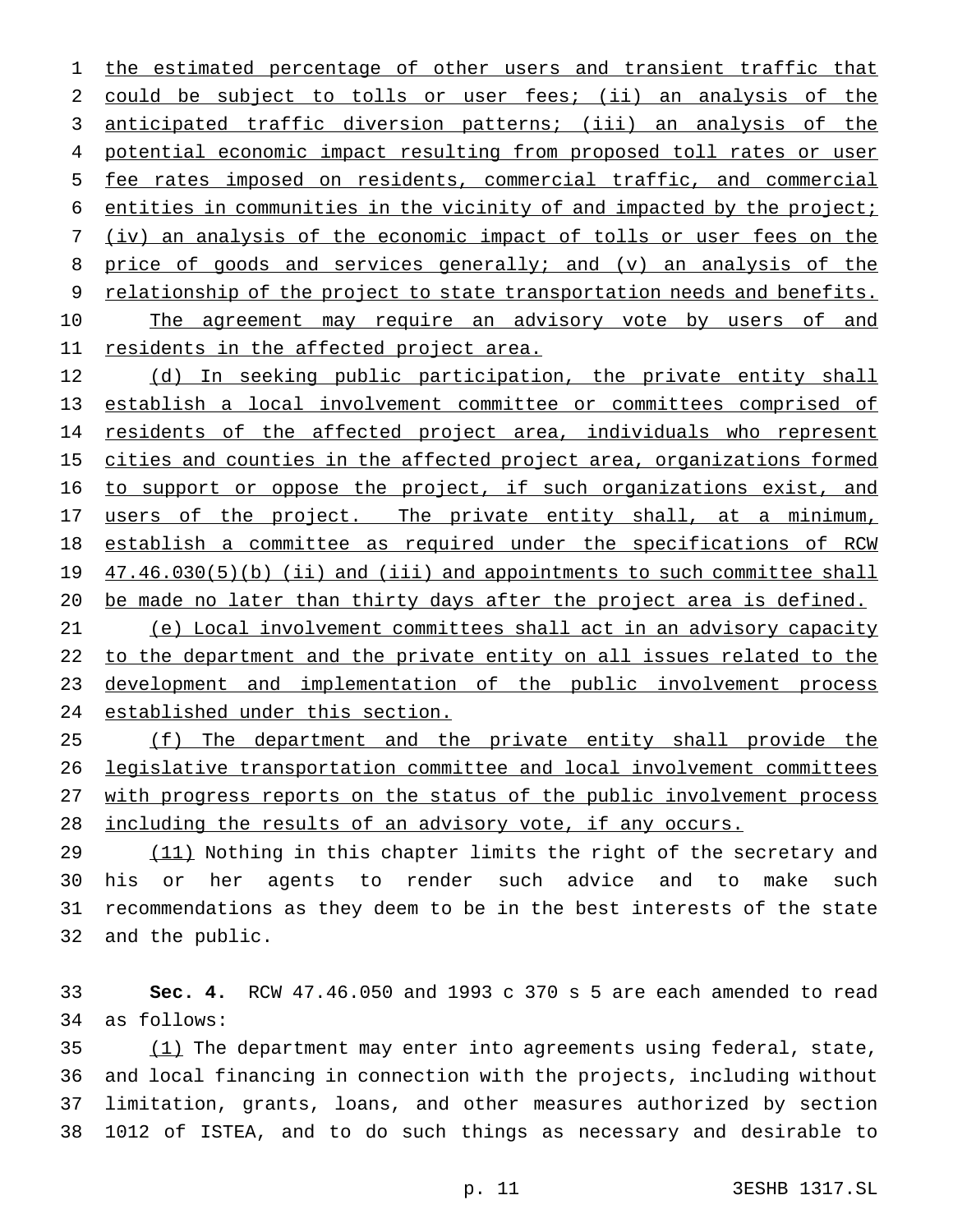1 maximize the funding and financing, including the formation of a 2 revolving loan fund to implement this section.

 (2) Agreements entered into under this section shall authorize the private entity to lease the facilities within a designated area or areas from the state and to impose user fees or tolls within the designated area to allow a reasonable rate of return on investment, as established through a negotiated agreement between the state and the private entity. The negotiated agreement shall determine a maximum rate of return on investment, based on project characteristics. If the negotiated rate of return on investment is not affected, the private entity may establish and modify toll rates and user fees.

12 (3) Agreements may establish "incentive" rates of return beyond the negotiated maximum rate of return on investment. The incentive rates of return shall be designed to provide financial benefits to the affected public jurisdictions and the private entity, given the attainment of various safety, performance, or transportation demand management goals. The incentive rates of return shall be negotiated in the agreement.

19  $(4)$  Agreements shall require that over the term of the ownership or 20 lease the user fees or toll revenues be applied only to payment of the 21 private entity's capital outlay costs for the project, including 22 project development costs, interest expense, the costs associated with 23 design, construction, operations, toll collection, maintenance and 24 administration of the ((facility)) project, reimbursement to the state 25 for all costs associated with an election as required under RCW 26 47.46.030, the costs of project review and oversight, technical and law 27 enforcement services, establishment of a fund to assure the adequacy of 28 maintenance expenditures, and a reasonable return on investment to the 29 private entity. ((The use of any excess toll revenues or user fees may 30 be negotiated between the parties.

31 After expiration of the lease of a facility to a private entity, 32 the secretary may continue to charge user fees or tolls for the use of 33 the facility, with these revenues to be used for operations and 34 maintenance of the facility, or to be paid to the local transportation 35 <del>planning agency, or any combination of such uses.</del>)) <u>A negotiated</u> 36 agreement shall not extend the term of the ownership or lease beyond 37 the period of time required for payment of the private entity's capital 38 outlay costs for the project under this subsection.